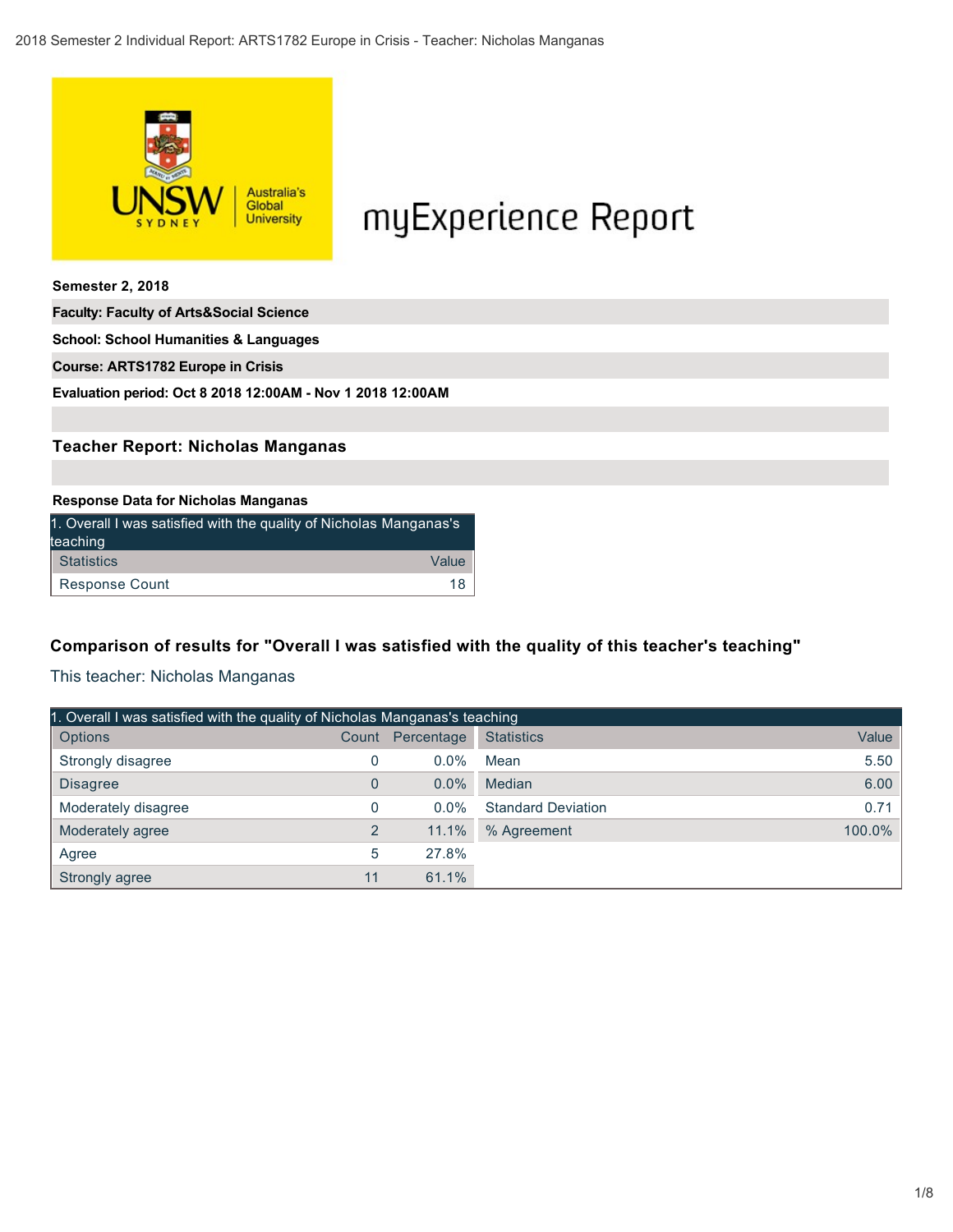# **SCHOOL: School Humanities & Languages**

| 1. Overall I was satisfied with the quality of Nicholas Manganas's teaching |            |                           |       |  |  |  |
|-----------------------------------------------------------------------------|------------|---------------------------|-------|--|--|--|
| Options                                                                     | Percentage | <b>Statistics</b>         | Value |  |  |  |
| Strongly disagree                                                           | $1.4\%$    | Mean                      | 5.43  |  |  |  |
| <b>Disagree</b>                                                             | 0.7%       | Median                    | 6.00  |  |  |  |
| Moderately disagree                                                         | 1.9%       | <b>Standard Deviation</b> | 0.92  |  |  |  |
| Moderately agree                                                            | 6.7%       | % Agreement               | 96.0% |  |  |  |
| Agree                                                                       | 28.8%      |                           |       |  |  |  |
| Strongly agree                                                              | 60.6%      |                           |       |  |  |  |

# **FACULTY: Faculty of Arts&Social Science**

| 1. Overall I was satisfied with the quality of Nicholas Manganas's teaching |            |                             |       |  |  |  |
|-----------------------------------------------------------------------------|------------|-----------------------------|-------|--|--|--|
| <b>Options</b>                                                              | Percentage | <b>Statistics</b>           | Value |  |  |  |
| Strongly disagree                                                           | 1.9%       | Mean                        | 5.30  |  |  |  |
| <b>Disagree</b>                                                             | 1.4%       | Median                      | 6.00  |  |  |  |
| Moderately disagree                                                         | $2.4\%$    | <b>Standard Deviation</b>   | 1.04  |  |  |  |
| Moderately agree                                                            | 8.6%       | Standard Error (base on SD) | 0.01  |  |  |  |
| Agree                                                                       | 30.2%      | % Agreement                 | 94.3% |  |  |  |
| Strongly agree                                                              | 55.5%      |                             |       |  |  |  |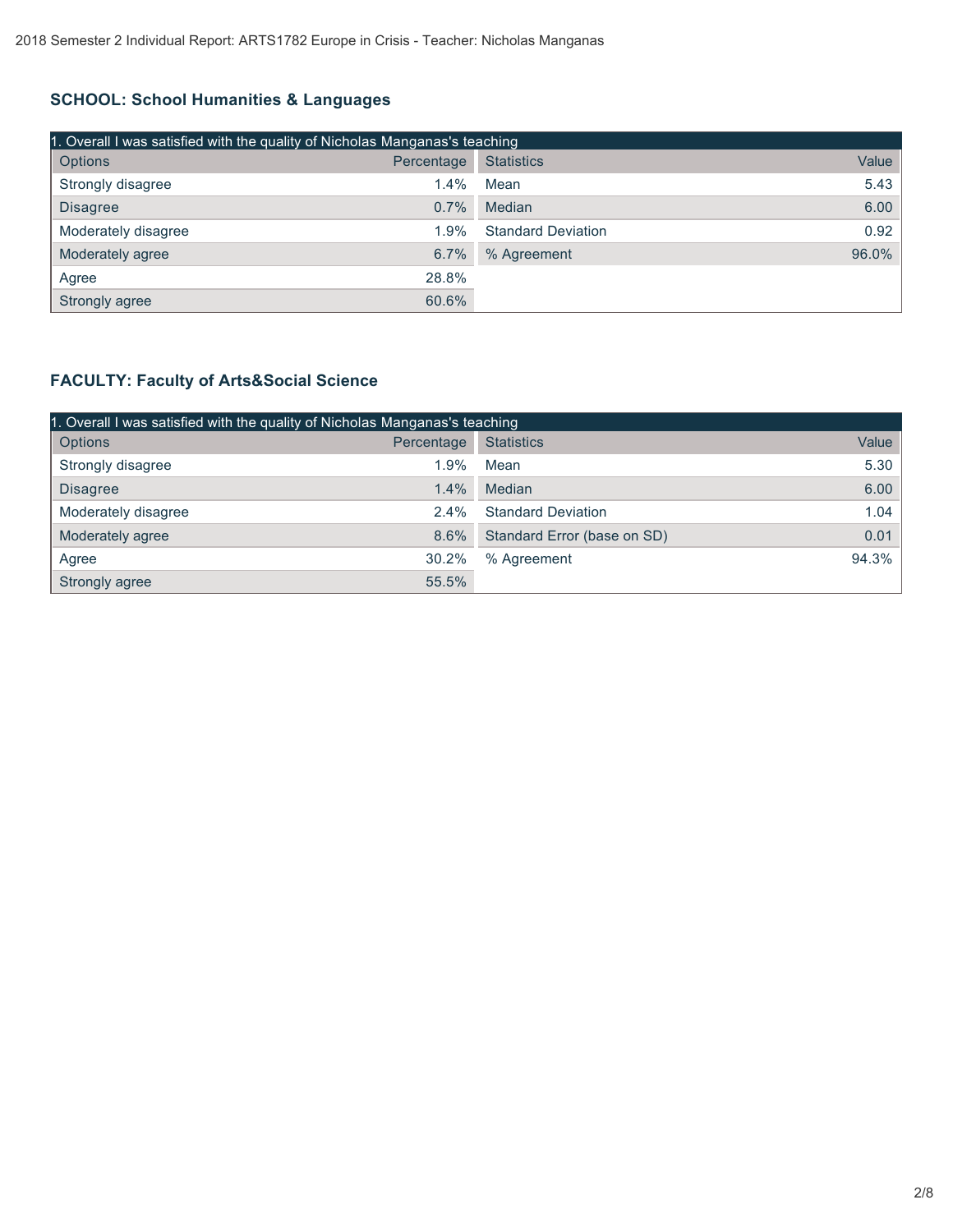# **Overall I was satisfied with the quality of Nicholas Manganas's teaching**



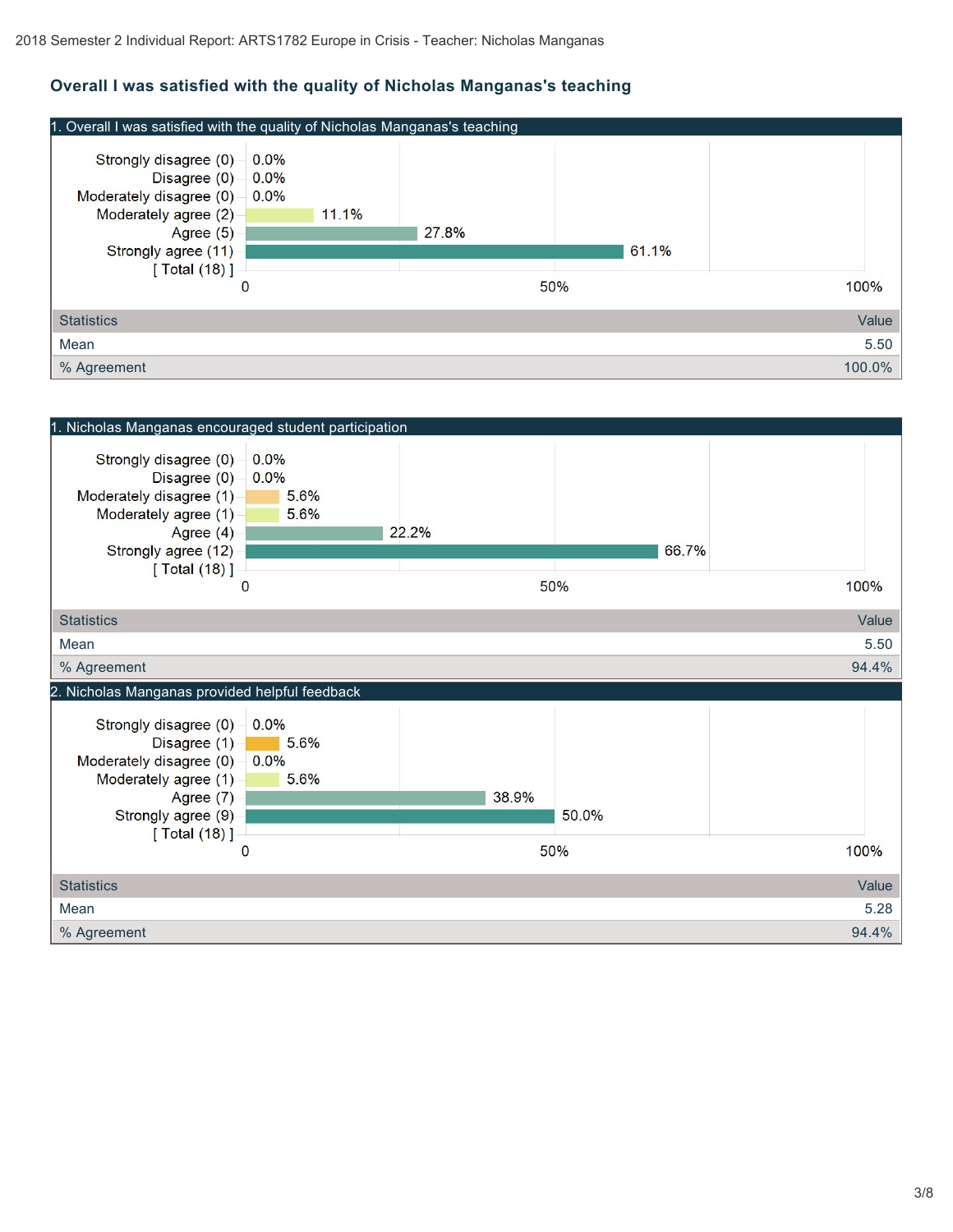# **Comparison Statistics**

Mean (average student responses between 1 and 6) and StandardDev (Standard deviation of student responses) are used for comparison statistics between Teacher, School, Faculty and University.

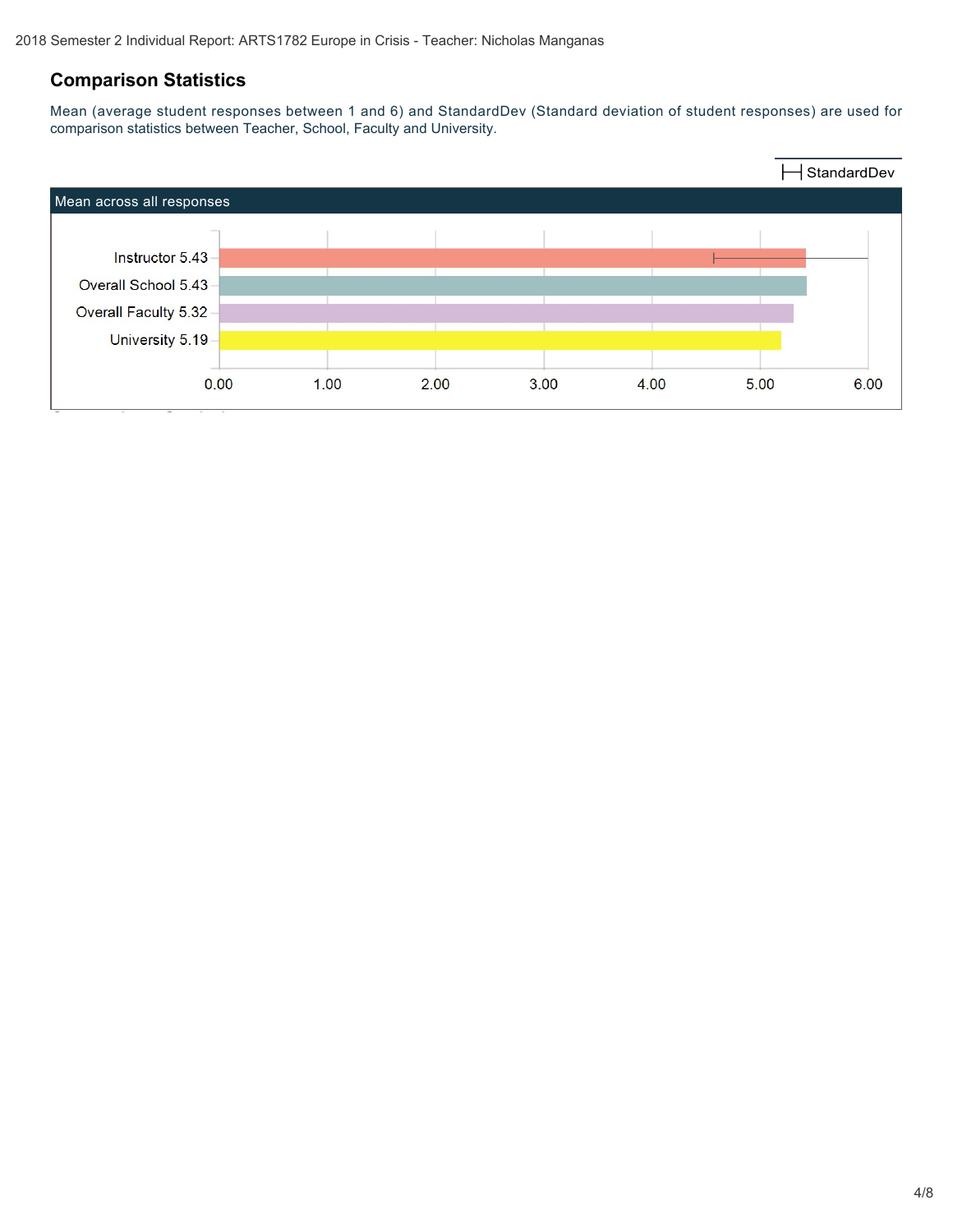## **Comparison Statistics (continued)**

**Comparison Statistics (continued)**

Mean (average student responses between 1 and 6) and StandardDev (Standard deviation of student responses) are used for comparison statistics between Teacher, School, Faculty and University.

| 1. Nicholas Manganas encouraged student participation |      |      |      |      |              |      |
|-------------------------------------------------------|------|------|------|------|--------------|------|
|                                                       |      |      |      |      |              |      |
| Instructor 5.50                                       |      |      |      |      |              |      |
| Overall School (School Humanities & Languages) 5.50-  |      |      |      |      |              |      |
| Overall Faculty (Faculty of Arts&Social Science) 5.40 |      |      |      |      |              |      |
| University 5.25                                       |      |      |      |      |              |      |
|                                                       |      |      |      |      |              |      |
|                                                       | 0.00 | 1.00 | 2.00 | 3.00 | 4.00<br>5.00 | 6.00 |
|                                                       |      |      |      |      |              |      |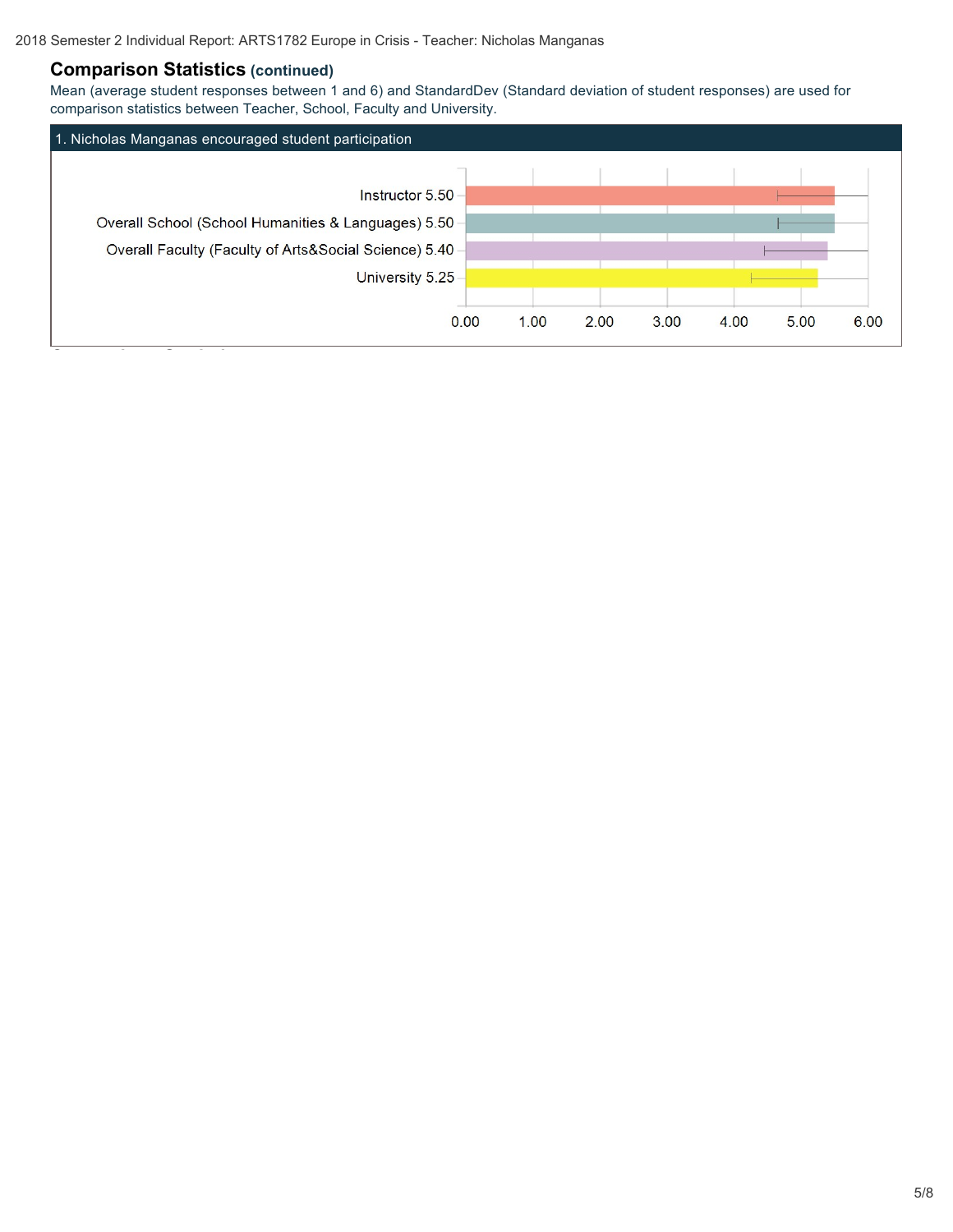## **Comparison Statistics (continued)**

**Comparison Statistics (continued)**

Mean (average student responses between 1 and 6) and StandardDev (Standard deviation of student responses) are used for comparison statistics between Teacher, School, Faculty and University.

| 2. Nicholas Manganas provided helpful feedback        |      |      |      |      |      |      |
|-------------------------------------------------------|------|------|------|------|------|------|
|                                                       |      |      |      |      |      |      |
| Instructor 5.28                                       |      |      |      |      |      |      |
| Overall School (School Humanities & Languages) 5.37 - |      |      |      |      |      |      |
| Overall Faculty (Faculty of Arts&Social Science) 5.24 |      |      |      |      |      |      |
| University 5.15                                       |      |      |      |      |      |      |
|                                                       |      |      |      |      |      |      |
| 0.00                                                  | 1.00 | 2.00 | 3.00 | 4.00 | 5.00 | 6.00 |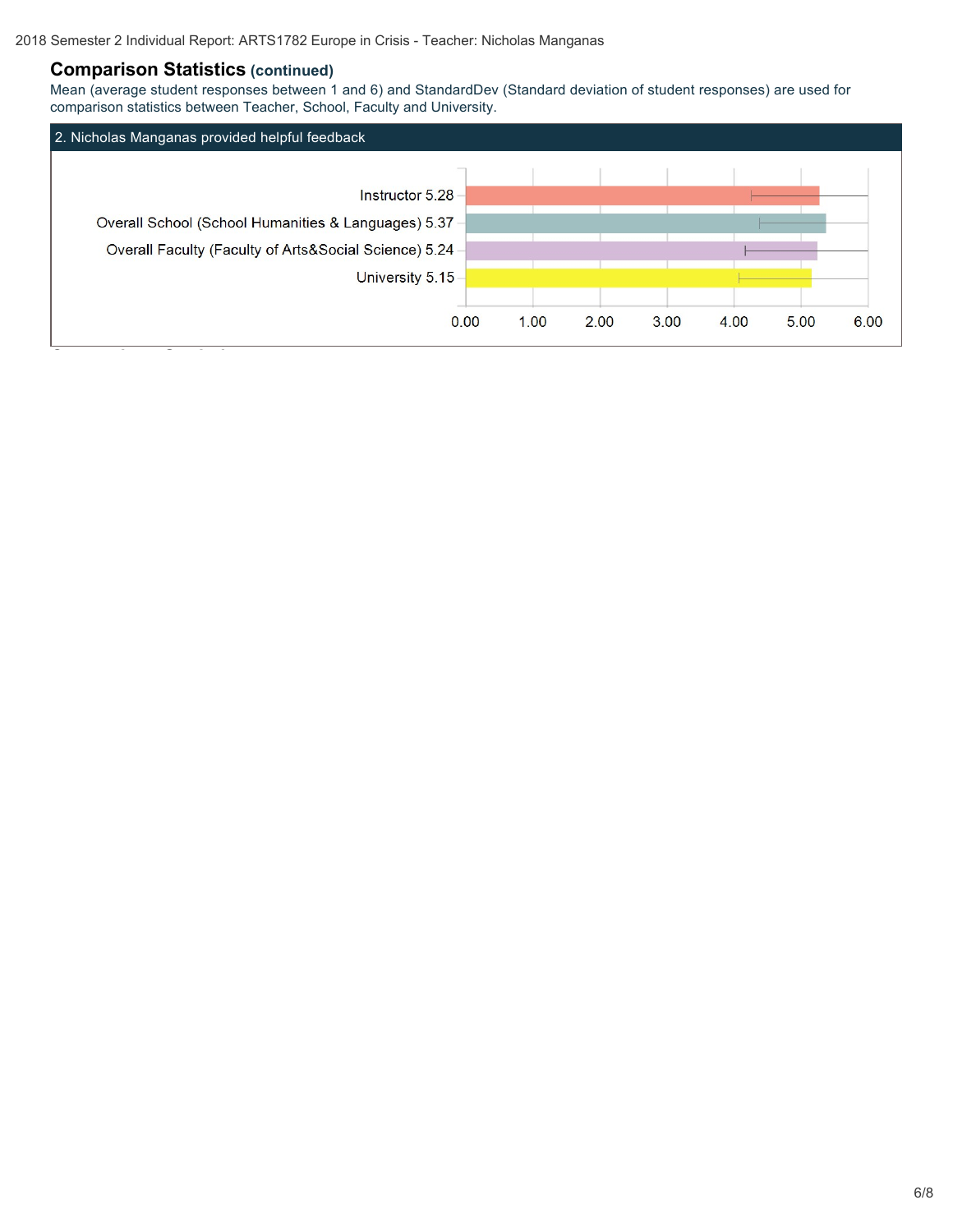#### **Comparison Statistics (continued)**

Mean (average student responses between 1 and 6) and StandardDev (Standard deviation of student responses) are used for comparison statistics between Teacher, School, Faculty and University.



## Raw comment data

#### **The best features of Nicholas Manganas's teaching were**

#### **Comments**

Very good tutor, approachable, facilitated class discussion successfully every week and backed that up with personal knowledge for every topic.

– the set out of the tutorials was really well done – having different groups tackle different questions and then a class discussion

He was great at interacting with students. Always played devils advocate to increase the views in the class room. Never biased.

Nick will let us lead the class discussion and always provides helpfull feedbacks. He will let the students talking more by putting them into small groups first and then do the discussion as a whole class.

Nick was a great tutor, and made the effort to engage the tutorial group and make everyone's opinions heard.

He was nice

He didn't force people that were uncomfortable to speak

knowledge, useful feedback

The most enjoyable tutorial I have ever been in. The creativity in his teaching methods were incredible and I always enjoyed the extensive group discussions we had.

Nicholas Manganas provided very helpful feedback concerning the first blog posts we had to write. As that kind of homework was unprecedented for me, his comments have been utterly fruitful !

Very engaging discussions in the tutorial

Group discussion and encouragement

He has an engaging style of teaching and he seemed interested in student input